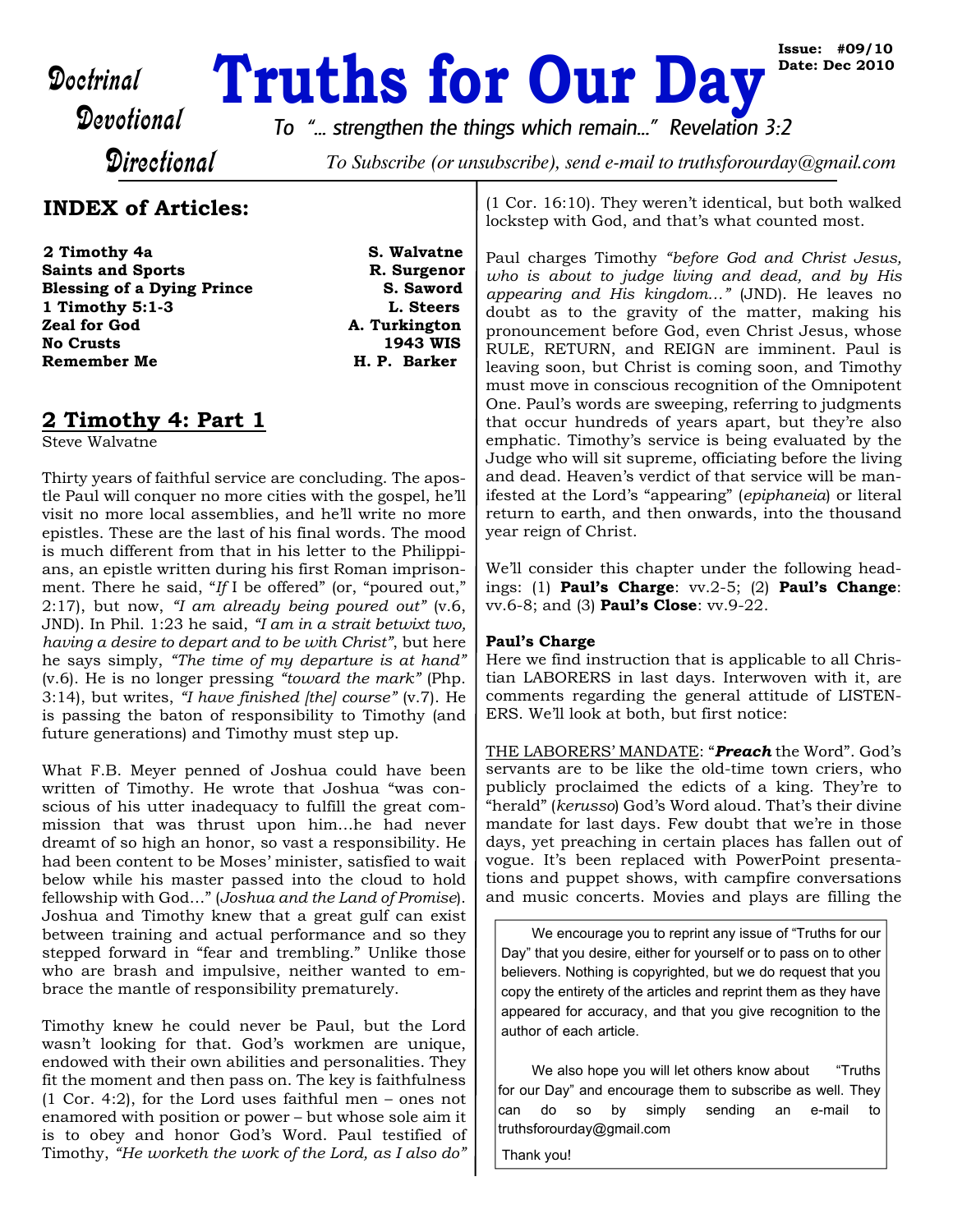hours that once were reserved for preaching, yet none of these methods come close to the heavenly mandate. Nothing is more owned of God than the plain, pointed, and public preaching of His Word. That is what the Holy Spirit delights to use in convicting men of sin and pointing them to Christ. The natural man loves entertainment; he loves a forum in which he can participate and add something to the mix. But preaching closes men's mouths, leaving them speechless. It's a unique form of expression; not lecturing or performing or reading, but body and soul uniting to press home an important aspect of God's Word in the power of the Holy Spirit. "Preaching,," said Lloyd-Jones, "is theology coming through a man who is on fire" (*Preaching and Preachers*). This is the laborers' mandate for last days and it cannot be improved upon.

THE LABORERS' MESSAGE: "Preach *the Word*." Scripture is the laborers' source-book. Nothing else. If a laborer doesn't stick by that, then he's disobedient. When Jonah entered Nineveh, he was to "preach unto it the preaching *I bid thee*" (Jonah 3:23). Jeremiah was told to gird up his loins "and speak unto [Judah] *all that I commanded thee*" (1:17). Ezekiel was sent to the house of Israel with instructions to "speak with *My words* unto them" (3:4). And Haggai spoke "in the *Lord's message* unto the people" that had returned to Jerusalem (1:13). None of these servants were at liberty to say what they pleased. Yet today, countless preachers in Christendom set God's Word aside and focus on things as mundane as politics and sports. We that gather to the Lord's Name alone must guard against preaching that veers from God's inspired Word. Personal illustrations or stories, for example, can emphasize a message and be helpful; but too many, or ones too long, only overshadow the message and detract from God's Word.

THE LABORERS' MANNER: *"Be instant, in season, out of season."* Laborers are to be at their post, ready for the Lord's bidding. "Be instant" (*ephistemi*) signifies an urgency to preach truth, both "in season" when it's "opportune" (*eukairos*) and "out of season" when it's "inopportune" (*akiros*). Writes Kelly, "The structure of each verb implies prompt action" (*The Bible Treasury:* 2 Timothy, vol.16). Nothing foolish or ill-mannered is envisaged here – that's always out of place. Instead, the call is for dogged persistence in the face of man's fickle notions. As James Baker writes: "The apostle himself had preached when the occasions were easy, but also when they were difficult. He had shown that there was no 'closed season' for preaching and had taken every opportunity which was open to him" (*What the Bible Teaches*: 2 Timothy).

THE LABORERS' METHOD: *"Reprove, rebuke, exhort with all longsuffering and doctrine."* Preaching is weighty work. It reproves, rebukes, and exhorts, with *proper temper* and by *plain teaching*. There's nothing frivolous here. "Reprove" means "convict". It leads to sin-consciousness. "Rebuke" cuts closer and "censors" or "admonishes". Sin cannot be coddled or flippantly dismissed, for unless it is judged in the light of God's holiness, there will never be recovery. Lenski translates "rebuke" as "chide", something akin to a reprimand. The Lord did this to Peter in Mk. 8:33. Once sin has been exposed and judged, the way is clear for "exhortation" or "encouragement". But it's not aimless encouragement. Through "doctrine" or the "teaching" of Scriptural precepts and principles, the wayward are restored to a righteous path and given a solid foundation upon which to walk. This is why "aptness to teach" is so vital in leaders (1 Tim. 3:2; 2 Tim. 2:24). Complementing all of this work is a "longsuffering" spirit, for sinners and backsliders alike, are not easily turned.

THE LABORERS' MINDSET: *"But watch thou in all things, endure afflictions, do the work of an evangelist, make full proof of thy ministry."* Here we have four basic instructions. (1) Laborers are to "watch" or "be sober" in all things. The word denotes steadiness or stability. Laborers must be sober in judgment or their preaching will suffer. "No disciple can render maximum service while his spiritual senses are blurred by earthly compromise" (Dwight Edwards: *Call to Completion*). They must "stand clear of that which might excite or stupefy" (Kelly), unlike the masses that fall victim to fables. (2) Laborers are to "endure" or "suffer" hardships just as their Master (1 Pet. 2:23). These are especially burdensome when they come from professing Christians. Perhaps that's why Paul repeats the injunction three times in 2 Timothy (see also, 1:8; 2:3). (3) Laborers are to maintain a gospel spirit. Timothy's chief gift was apparently in pastoral work, yet he still must "do" the work of an evangelist. Responsibilities and difficulties *within* an assembly can so encumber brethren that they lose their passion for sinners *without*. (4) And finally, laborers are to "make full proof of [their] ministry." Or better, *"Fulfill thy ministry"* (RV) or *"Fill up the full measure of thy ministry"* (JND). Any number of things might hinder this. To fully discharge their duty, laborers may need to forego things that some deem legitimate and endure things that some think unbearable. His eye must rest on Christ (Phil. 1:21), that like his Lord he'll be able to say at journey's end, *"I have finished the work which Thou gavest me to do"* (Jn. 17:4).

Before we conclude this first part of chapter 4, notice some things Paul writes about LISTENERS in last days. And remember, these are professing Christians, not irreligious worldlings. Five things are noted:

**1. They'll Refuse Sound Teaching**. *"They will not endure sound doctrine."* Many last day listeners will emulate the deplorable attitude Israel exhibited during the time of the Judges, when *"every man did that*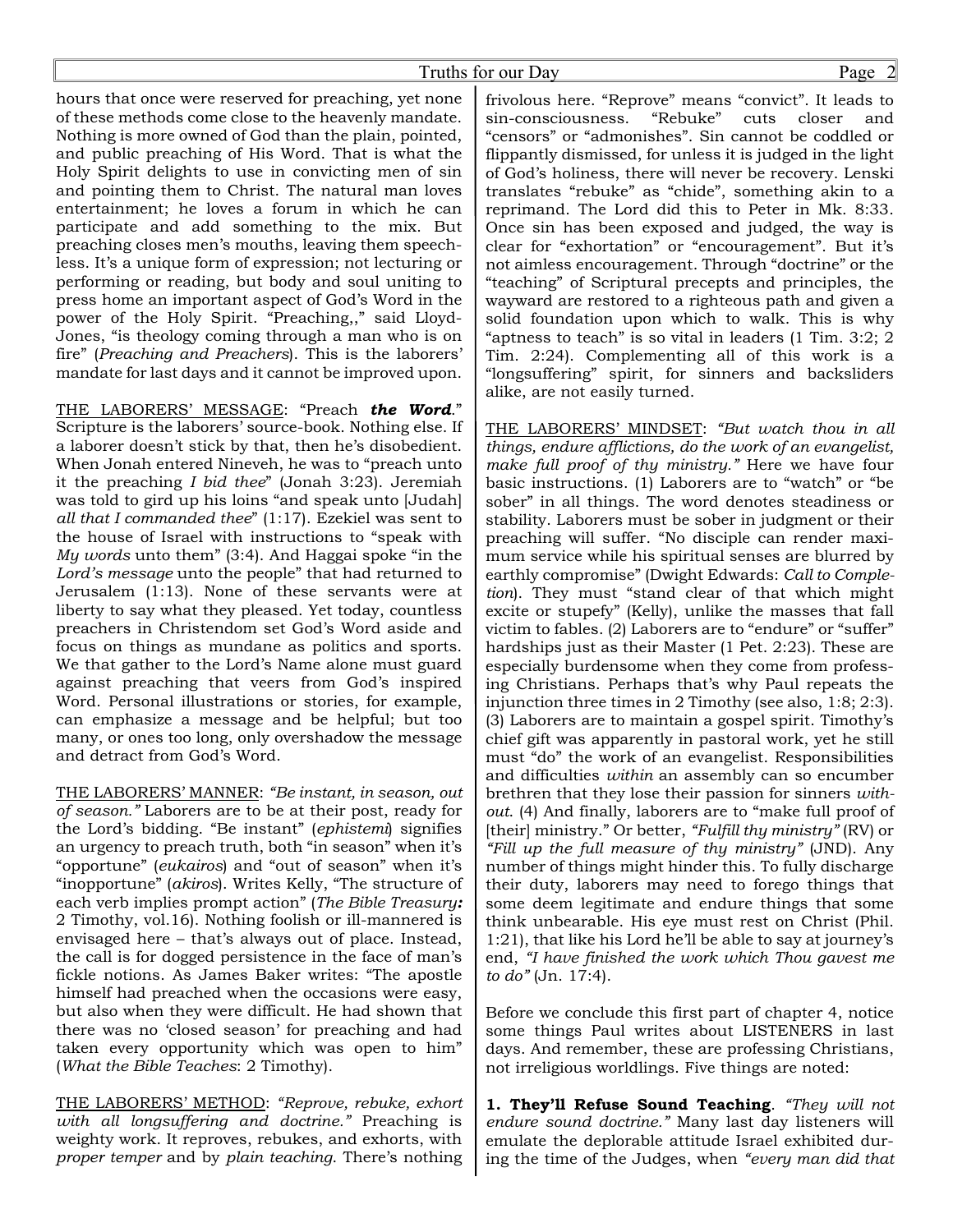*which was right in his own eyes"* (Jdg. 17:16; 21:25). A widespread intolerance will overshadow the "wholesome teaching" of God's Word. What previous generations preached and practiced, this generation will refuse. And we're seeing it now. Many grimace when practical truth is expounded. The "old paths" – "proven paths" – are being discarded as narrow and obsolete, while a host of new and mostly unscriptural things are being promoted and pursued. Why is this happening? Reverence for God's Word has waned.

**2. They'll Revere Smooth Teachers**. *"But after their own lusts shall they heap to themselves teachers."* Last day listeners will wield great influence on who fills the platform. They'll hand-pick preachers, not by the high standard of Scripture, but according to their "own lusts" or desires. Sadly, many laborers will be compromised and preach what people want to hear; they'll join the band of popular preachers – be among the "heap" – but at great spiritual loss. Fifty-seven years ago, an article from *The Christian Worker* appeared in *Truth and Tidings* and what the writer wrote then is even more applicable now. He wrote:

*…Where truth is most urgently needed it is often most determinedly resisted. Some preachers seem to understand this perfectly. They carefully observe how the wind of popular opinion is blowing, and they regulate their ministry accordingly. They seem to go upon the principle that nobody must be offended; which is just another way of saying that no conscience must be reached! To call attention to certain evils would not be "acceptable", for the saints seemingly love to have it so…He may flatter himself that he is earning golden opinions of his ability as a preacher. But he only earns the thanks of those who are "at ease in Zion", and who are heartily glad that he has not disturbed their sleep of carnal security.* (March 1953)

**3 They'll Require Steady Tickling**. *"Having itching ears."* Itches are pesky things; the more they're scratched, the more they itch. This "itching ears" is a chronic and contagious spiritual malady that seeks gratification through a steady dose of soft sermons. Those stricken with the disease abhor any preaching that impresses man's sin and future judgment, or his carnality and eternal loss. They desire new things, pleasant things, humorous things – things that tickle the ear rather than prick the conscience. While these assuage the symptoms, they never cure the cause.

**4. They'll Reject Spoken Truth**. *"And they shall turn away their ears from the truth."* Truth refused is truth rejected. "Turning away" depicts a rabid hostility toward the message and the messenger. The multitudes surrounding Stephen in Acts 7 illustrate this. When they heard his words, they *"cried with a loud voice, and stopped their ears, and ran upon him with one accord"* (v.57). They rebelled against spoken truth and

then went after him. The Savior endured the same. Here, however, it's professing Christians that stoop to this awful low! Faithful laborers in last days may not be physically martyred (though some will), but may be called to endure a kind of spiritual martyrdom; one that entails the destruction of their character through slander and falsehood, that could even result in their excommunication from the gathering. But faithful laborer! Never forget that God has a crown perfectly suited to martyrs and it will more than compensate for the deepest oppression experienced here (Jas. 1:12; Rev. 2:10).

**5. They'll Relish Senseless Tales**. *"And shall be turned unto fables."* Children are infatuated by these, underscoring the stunted condition of last day listeners. Even now, "fiction" or "myths" thrive in Christendom. "Shall be turned" means "twisted", signifying minds so warped, they're unable to distinguish between truth and untruth. James Baker says "shall be turned" is passive, "indicating that they are now acted upon by an outside force; thus, those who themselves turned their ears from the truth fall under the influence of the myths and fables propounded by evil teachers". Israel is a prime example: They drifted from God to false gods and were thus taken captive by idolatrous nations. Contrariwise, the Thessalonian saints *"turned to God from idols, to serve the living and true God"* (1 Thess. 1:9).

Someone asked an old Scottish saint, "Would you rather live or die?"He replied, "It does not much matter, for if I live, He will be with me, but if I die, I shall be with Him.

# **SAINTS AND SPORTS**

Robert Surgenor

*"And the streets of the city shall be full of boys and girls playing in the streets thereof"* (Zech. 8:5). This is normal.

*"Neither be ye idolaters, as were some of them; as it is written, The people sat down to eat and drink, and rose up to play"* (1 Cor. 10:7). This is abnormal!

It is interesting to note that the words "*Playing"* and "*Play"* are the same as the word "*sport."* Little children love to sport, that is, to play little games of skill. Wise parents realize this inborn trait and guide the little ones in their endeavors. Fathers are to be fathers to their little ones and mothers are to be mothers and one could hardly call it unscriptural for a father and mother to play with their children in the privacy of their yard.

However, there is another truth to consider. "*When I was a child, I spake as a child, I understood as a child, I thought as a child: but when I became a man, I put*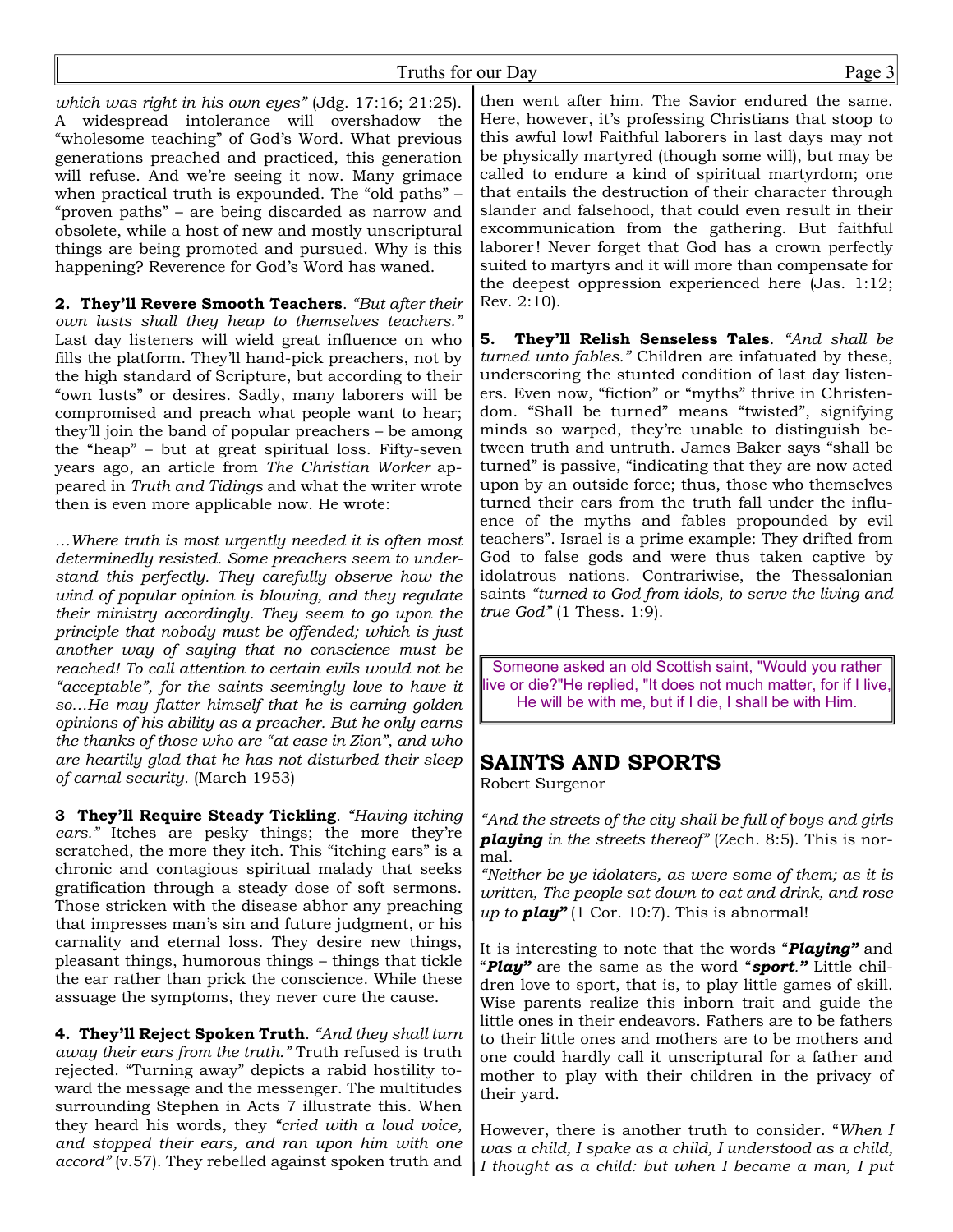*away childish things"* (1 Cor. 13:11). Of course the world knows nothing of this, for sports captivates the human race on its mad rush down to eternal perdition. I have been told that the sports section of the newspapers commands the greatest attention of man. The world is "sports mad".

### **History of Sports**

It is interesting to know the origin of competitive sports, for to be forewarned is to be forearmed. History tells us that sports commenced around 4000 B.C. Many games were religious rituals to prepare the participants for the next life, to gain victory over foes seen and unseen, to influence the forces of nature and to promote fertility among their crops and cattle. It was believed that sport was divine, gift of the gods. In Egypt, sporting pictures were on the walls of Egyptian temples. The Pharaohs and nobles were diligent participants in sports. This is one of the *"pleasures of sin"* that Moses refused (Heb. 11:25).

The first Olympic games commenced in 776 B.C., the foot-race being the sole event. Ancients believed that the god Zeus was the creator of the games. The Olympics centered around the Temple of Zeus at Olympia, and the games were played in his honor. In 708 B.C. the Pentathlon was introduced which involved five events: foot-racing; leaping, spear throwing, discus hurling, and wrestling. In 688 B.C. boxing was introduced, and in 680 B.C. chariot racing.

At the commencement of each Olympic event there was a ritual to the god Zeus, to worship him and to gain his aid. Upon a huge altar, piled with wood, was laid all manner of fruit, vegetables and slain animals. Near the altar stood a heathen priest holding an unlighted torch in one hand and a polished metal bowl in the other hand. Through capturing the rays of the sun in the metal bowl the torch was lighted.

Two-hundred yards away stood a designated number of youths. At a given signal the youths raced towards the priest and the first one to arrive took the lighted torch from his hand, then raced to the altar and ignited the fagots, thus offering a sacrifice to Zeus their god. Even today, at the opening ceremony of the Olympics, the flaming torch is used, a solemn reminder that the Olympics had idolatry for its origin!

Connected with sports is the word "*gymnast".* Its origin is interesting. During one of the Olympic games a runner lost his loin cloth, but continued to run naked. He won, and from that day all the running events were conducted in the nude. Thus the word "gymnast" (*gumnos)* means "*naked".* Victors were crowned with a garland of twigs from a wild olive tree, the forerunner of all our modern medals.

The definition of the word "*sport"* is enlightening. The word is an abbreviation of "*disport"* which means "*a diversion and an amusement".* Rooted in Latin, it literally means *"carry away",* (desporto). Thus, to quote a historian – "people are carried away from the cares, anxieties and frustrations of life to a world of relaxation, excitement and thrill".

It is admitted by the ungodly that the object of sports is to compete with and excel, if not, dominate others. Sports taught various tribes how to defend themselves, to avoid defeat, subdue opponents, thus the invention of archery, judo, karate, etc. In the Greek mind, sport ruled supreme. Olympics dominated Greek life. Athletics and gymnastics were the national pursuit. It was believed that contests of strength molded the mind, strengthened the body, helped prepare for war, helped renew the spirit of the departed, and helped to win the aid of the gods.

During the history of mankind, there was a short "death blow" to sports when Christian Emperor Theodosius l termed sports as "pagan idolatry". As a result of his decree, all sports were banned in A.D. 393. However, 1,502 years later the games were revived.

The most violent of all sports today is football. The game evolved from the Roman sport of harpastum. The Romans used it as part of their military training to toughen up the legendary Roman legions. The Roman conquest brought their game to Britain, where the game came to be called "fote-ball".

In 1314 A.D. King Edward banned the game stating that it was "nothing but beastly fury and extreme violence, wherefore it is to be put in perpetual silence". The game was imported to the USA and Harvard and Yale chose Rugby as the preferred version. From this, American football evolved. Around 1920 professional football was born. Big money was involved as well as significant injuries. In 1987, 4 were killed and 329,987 were injured in this game, according to the National Collegiate Association. According to the National Safety Council there are 20 million injuries yearly, of which 6 million are long lasting, bringing scars, paralysis or death. About 32 college and high school students become paraplegics each year as a result of football injuries. Ninety-five percent have a chance of serious injury.

A 1988 report of 112 high school programs reports 65,634 injuries. The secret in winning the game is a fire of hate burning within towards the opponents. Coaches play on this, exhorting their players to "go out and break their neck." A Harvard psychiatrist was quoted as saying, "The coach must have his men feeling that they cannot only kill, but that they should kill". In a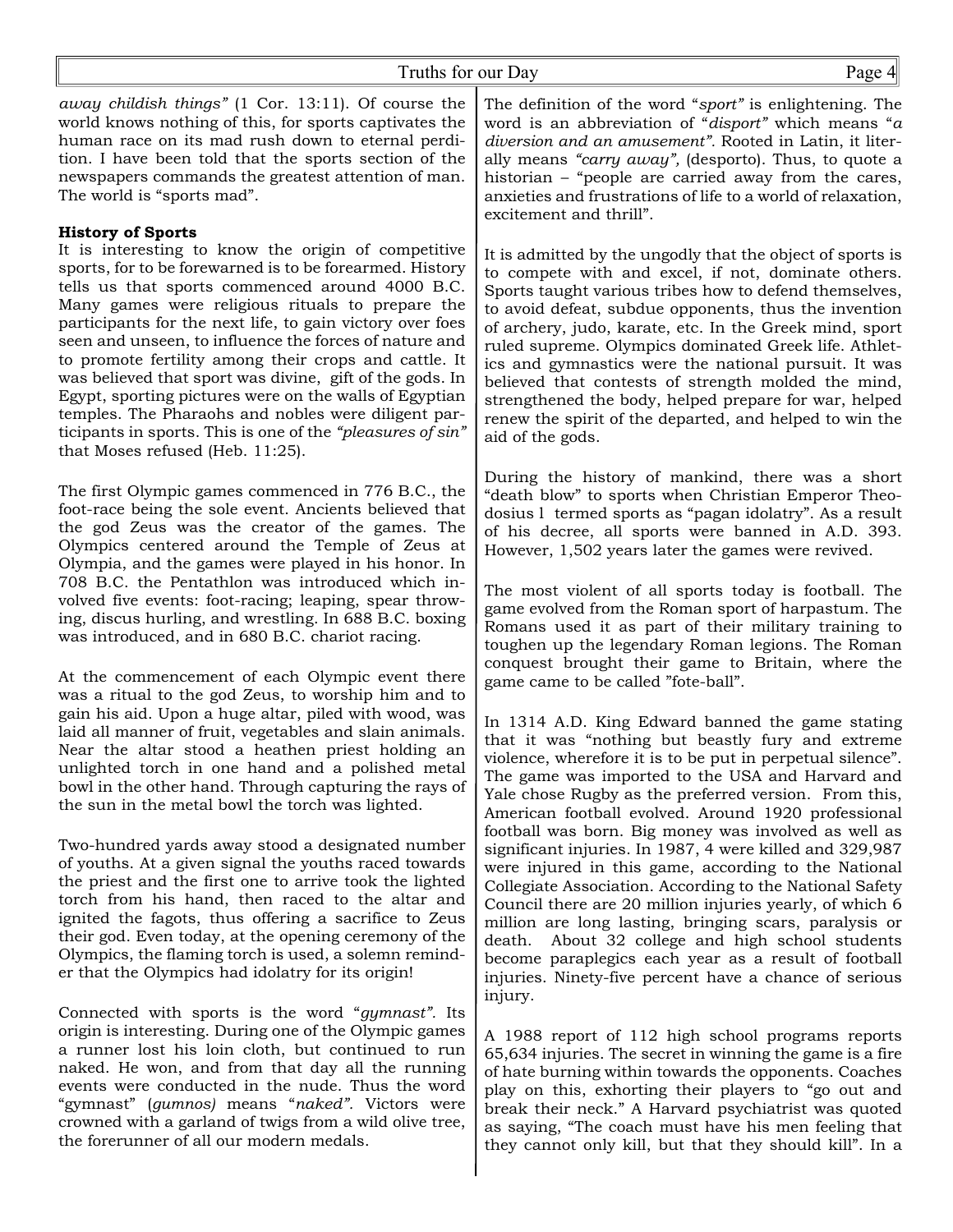1986 survey of 350 colleges it was discovered that among university athletes there was more rape, assault, break-ins and drug traffic than any other group. Football is the game of violence that breeds violence.

In the light of these documented reports and the history of sports, can we not employ the words of Paul? "*Be ye not unequally yoked together with unbelievers: for what fellowship hath righteousness with unrighteousness? And what communion hath light with darkness? And what concord hath Christ with Belial? Or what part hath he that believeth with an infidel? And what agreement hath the temple of God with idols? For ye are the temple of the living God; as God hath said, I will dwell in them, and walk in them; and I will be their God, and they shall be My people. Wherefore come out from among them, and be ye separate, saith the Lord, and touch not the unclean thing"* (2 Cor. 6:14-17).

The whole concept of sports runs contrary to Christian doctrine. Consider these simple facts.

## **(1) Sports encourages aggressiveness.**

Compare this with 1 Cor. 13:4-5.

*"Charity suffereth long, and is kind; charity envieth not; charity vaunteth not itself, is not puffed up, Doth not behave itself unseemly, seeketh not her own, is not easily provoked."*

#### **(2) Sports promotes pride and the spirit of contest.** Compare this with Phil. 2:3-5.

*"Let nothing be done through strife or vainglory; but in lowliness of mind let each esteem other better than themselves. Look not every man on his own things, but every man also on the things of others. Let this mind be in you, which was also in Christ Jesus."*

## **(3) Sports is selfish at the expense of others.**

You want the team to win and the opponent to lose. Exaltation of self at the expense of the putting down of others. Compare this with Luke 14:11, and Matt. 11:29.

*"For whosoever exalteth himself shall be abased; and he that humbleth himself shall be exalted."*

*"Take my yoke upon you, and learn of me; for I am meek and lowly in heart: and ye shall find rest unto your souls."*

## **(4) Sports captivates the minds of the ungodly.**

It is totally of the world, having its foundation in heathen idolatry. Compare this with Col. 3:1-3, and 1 John 2:15-17.

*"If ye then be risen with Christ, seek those things which are above, where Christ sitteth on the right hand of God. Set your affection on things above, not on things on the earth. For ye are dead, and your life is hid with Christ in God."*

*"Love not the world, neither the things that are in the* Heroes," to the checkered career of Jacob, would be an

*world. If any man love the world, the love of the Father is not in him. For all that is in the world, the lust of the flesh, and the lust of the eyes, and the pride of life, is not of the Father, but is of the world. And the world passeth away, and the lust thereof: but he that doeth the will of God abideth for ever."*

For saints to abuse the time God has allotted them, to watch or participate in sportive games runs in direct opposition to the will of God and brings displeasure to His heart. Some give the excuse that if two teams play against each other and all present are Christians that makes it legal. In view of that perverted thought consider 1 Corinthians 10:7. *"Neither be ye idolaters, as were some of them; as it is written, The people sat down to eat and drink, and rose up to play".* Were they all not of Israel? No mixed company is mentioned, yet their activity brought the judgment of God upon them. Instead of wasting your money to indulge in sports, use that money for the kingdom of God. Instead of endangering the temple of the Holy Spirit (your body), care for it. Instead of wasting your time playing or viewing sporting events use your precious time for spiritual things, and then when you stand before the judgment seat of Christ you will be able to say, "Lord, I have presented my body a living sacrifice to Thee during my sojourn on earth." Then maybe you will hear Him reply, "Well done, thou good and faithful servant".

The words of Peter come to mind. "*Forasmuch then as Christ hath suffered for us in the flesh, arm yourselves likewise with the same mind: for he that hath suffered in the flesh hath ceased from sin; That he no longer should live the rest of his time in the flesh to the lusts of men, but to the will of God"* (1 Pet. 4:1-2). In other words, in view of all that the Lord endured on our behalf, is it too much for Him to ask us to put our fleshly nature to death and not live to its unholy desires, but rather live to God's holy and divine will? Is that asking too much? The worldling lives for self. The saint lives for the Savior. Let me ask you, where do your interests lie? How do you spend your valuable time?

A preference reveals a principle. Let a believer be brought to a testing point, where the claims of God and the claims of the flesh are in conflict, and his choice will determine the depth of his principle.

## **THE BLESSING OF A DYING PRINCE** Sidney J. Saword

**"By faith Jacob, when he was dying, blessed both the sons of Joseph" (Heb. 11:21).**

This unique reference, in the "Honors List of Faith's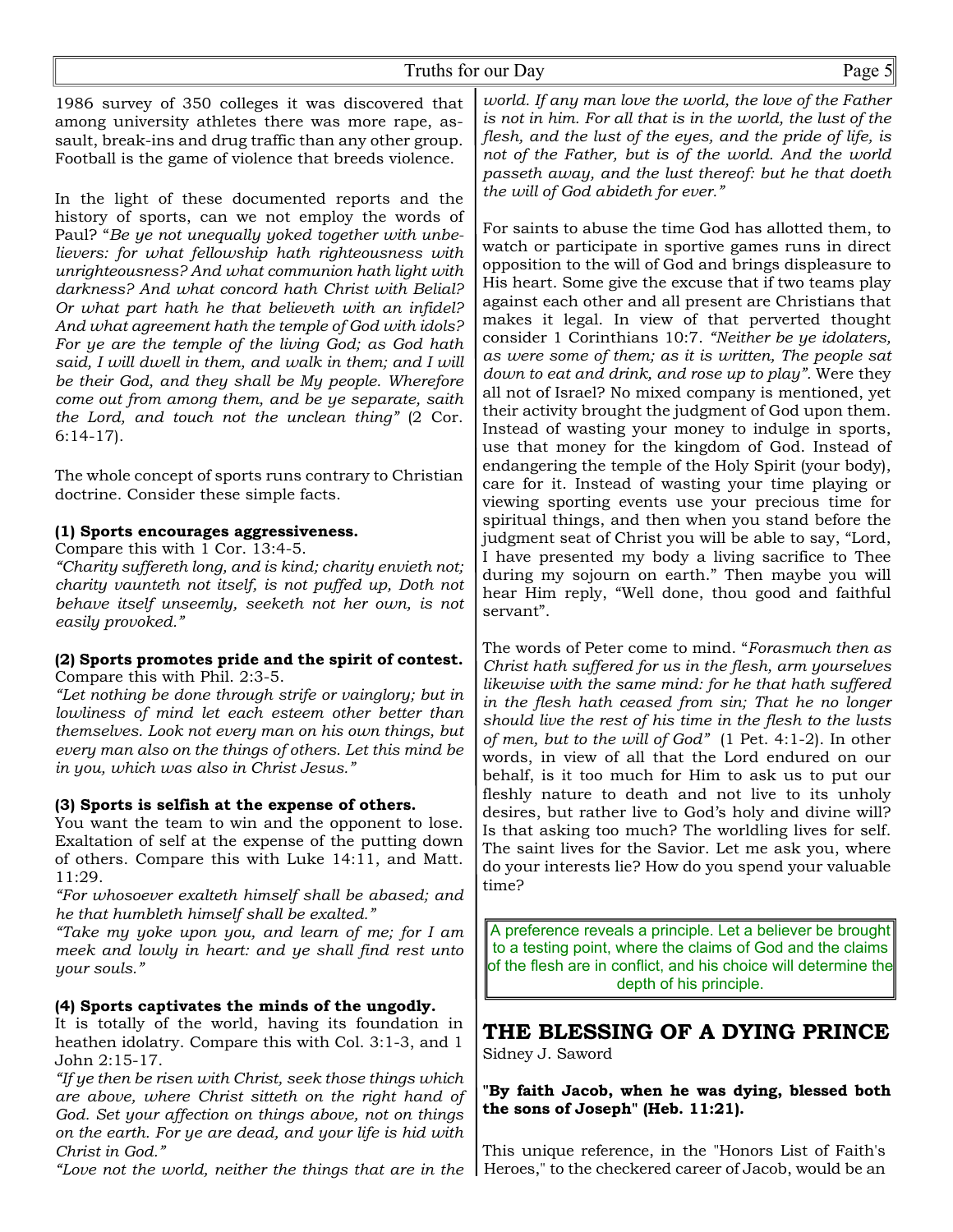### Truths for our Day Page 6

incentive to examine the original passage more carefully. In Genesis 48 we read that Joseph brought his two sons Manasseh and Ephraim near to the deathbed of Israel, progenitor of the nation that bears that name. He arranged them so that Manasseh the firstborn should be nearest the right hand of the dying Patriarch. To the surprise and displeasure of Joseph, his father deliberately crossed his arms, resting his right hand upon the head of the younger son Ephraim and conferring upon him the coveted birthright blessing, which by nature belonged to Manasseh. Thus we see nature overruled by faith*,* and law giving way to grace.

The crossed hands of the dying prince (Israel means "a Prince with God") placed on the heads of those two boys, would remind us of that which transpired many centuries later. On Calvary we see the dying PRINCE OF PRINCES (Dan. 8:25), not with crossed hands, but with hands nailed to a cross, and denied the comfort of a bed and pillow for that agonized, pain-racked body, bringing the blessing of Abraham upon us Gentiles, through being made a curse for us (Gal. 3:13-14.

Thus in the Cross, prefigured by those crossed arms, we see the same principle repeated: Israel, the rightful heir by nature, being set aside and Grace flowing out in blessing upon the younger—the Gentiles; the Law is superseded by Grace. However, Manasseh also came in for a blessing, though not so great as that of Ephraim; for of the former Jacob adds:—"*He also shall become a people, and he also shall be great: but truly his younger brother shall be greater than he, and his (Ephraim's) seed shall become a multitude of nations . . . and he set Ephraim before Manasseh"* (Gen. 48:19- 20). In this present dispensation God's grace, in its exceeding riches, has reached out to earth's remotest bound and the Name of Jesus has become a Light to the Gentiles. However, the wondrous virtue of the Cross will one day overtake God's scattered earthly people as a nation, and on redemption ground they will again enjoy the benign smile of the Lord's favor and blessing upon them.

As the years rolled by Ephraim and Manasseh became fathers and eventually two tribes in Israel bore their names. Passing on to Numbers chapter one we see that the wilderness journey commenced with Ephraim having his predicted advantage over Manasseh. He leads with 40,500 warriors to his credit, whereas Manasseh follows with 32,200. After the forty years of wilderness testing, when the tribes are again numbered, we note the solemn fact that Ephraim has lost his acquired advantage. Manasseh now leads with 52,700, leaving Ephraim far behind with 32,500. During the wilderness journey Ephraim has gone down 8,000 in number, whereas Manasseh has gone up 20,500! In that final reference to the tribes in Revelation seven, we notice Manasseh named in verse

6, but Ephraim by name omitted.

*"Now all these things happened unto them for ensamples: and they are written for our admonition; upon whom the ends of the world are come"* (1 Cor. 10:11). Have we been favored with a good start? Let us go in for a good finish. Manasseh, whose name means "forgetting," got a setback at the start, but he pressed on and won. This reminds us of the Apostle's words in Phil. 3: 13-14:—*"This one thing I do, forgetting those things which are behind, and reaching forth unto those things which are before, I press toward the mark for the prize of the high calling of God in Christ Jesus."* Paul commenced his career as the "last" and "least" of the apostles, but he kept his eye on the prize, and later could humbly testify: *"But by the Grace of God I am what I am: and His Grace which was bestowed upon me was not in vain; but I labored more abundantly than they all: yet not I, but the grace of God which was with me"* (1 Cor. 15:10) . It was a handicap race in which others got a good start of the Apostle, but God's grace worked so effectually in and through him, that he finished well and won a crown (see 2 Tim. 4: 8).

Romans eleven solemnly reminds us of the responsibility which such a place of privilege brings upon us Gentile believers. Through Grace we have been given the place of favor and advantage, but *"unto whomsoever much is given, of him shall be much required."* So in verses 20-21 we read: *"Well; because of unbelief they (Israel) were broken off and thou standeth by faith. Be not highminded, but fear; for if God spared not the natural branches, take heed lest He also spare not thee."* This we understand to mean the Gentiles under Grace, but the principle can be applied in the sense of a visible testimony before the world, the candlestick being removed (Rev. 2:5), and which sadly came to pass in the case of all those fine assembly testimonies which flourished in apostolic days.

These are truly wilderness days of testing for us. Are we losing ground or are we gaining? Are we threatened with extinction or is the place of our tent being enlarged (Isa. 54:2)? This should cause us individual exercise and self-examination, for each one forms a vital part of the assembly with which he or she is linked up. Think of that dying Prince of Life on Calvary, His humiliation and sufferings, pouring out His soul unto death; consider the infinite cost at which He has brought us into the inner circle of the Father's love, and may it constrain us henceforth not to live unto ourselves, but unto Him which died for us, and rose again (2 Cor. 5:15). Also may our hearts be further stirred by the inspiring example of the Apostle Paul to forget those things which are behind, and press *"toward the mark of the prize of the high calling of God in Christ Jesus."*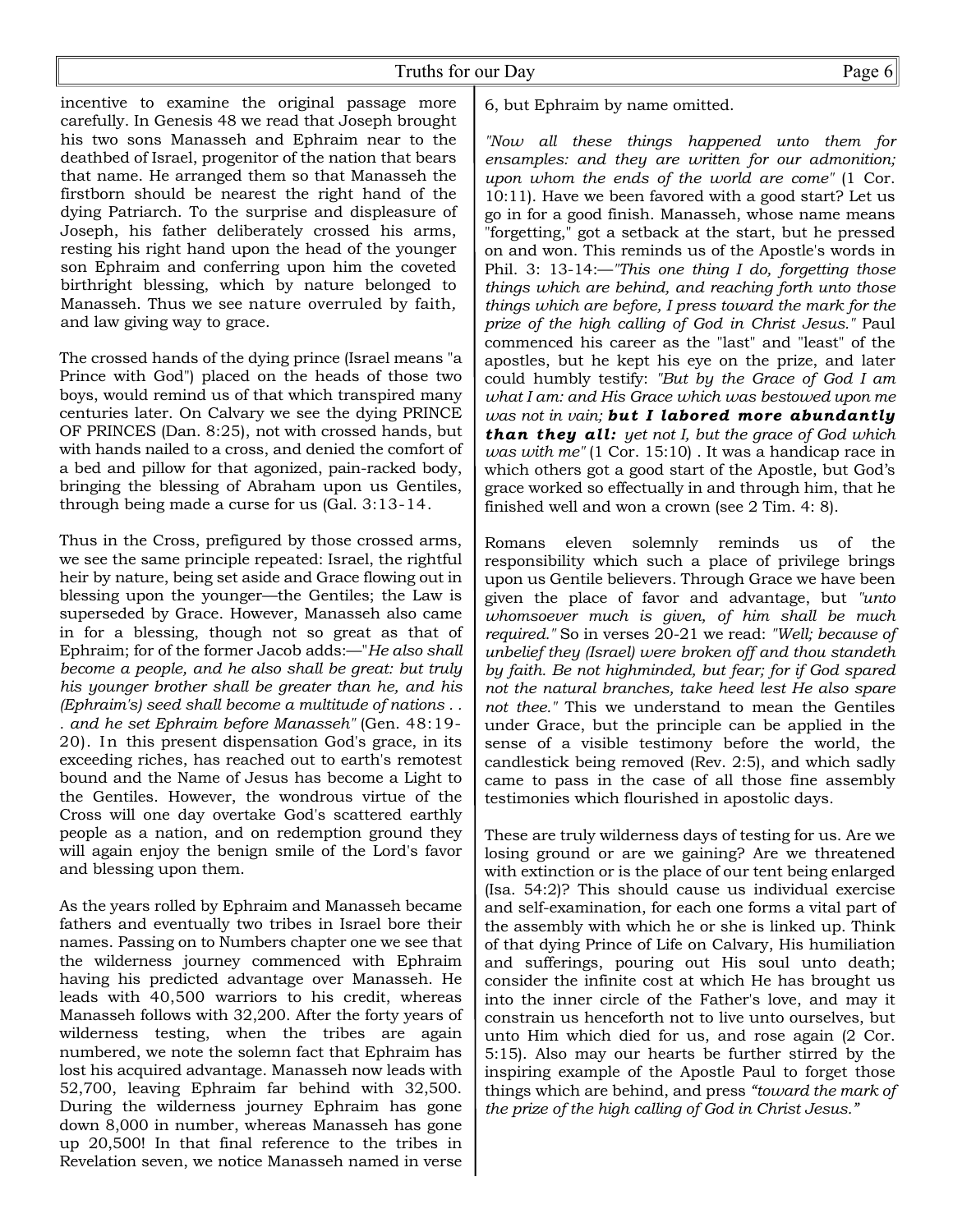# **I Timothy 5:1-3**

Larry Steers

There are two epistles written by Paul extensively touching assembly order. 1 Corinthians is a precious statement of New Testament assembly principles valid for our day. Also, Timothy was at Ephesus when he received his first letter from Paul. He was requested by Paul *"to abide still at Ephesus – that thou mightest charge some that they teach no other doctrine"* (1 Tim. 1:3). The truths of this first epistle to Timothy were to be ministered to the Saints at Ephesus.

The first two verses of chapter five of 1 Timothy give clear practical teaching on a young brother's relationship to older and younger brethren, to older and younger sisters, and to widows. How essential such instruction is today when standards of acceptable behavior are non- existent in the world around us. These five groups represent different personalities, occupations and status of life found in the assembly at Ephesus. All would be part of the fellowship (Acts 2: 42) and must be seen working together for the blessing and unity of the assembly.

Paul is impressing upon Timothy and saints today a right deportment towards and respect for age and sex differences. As a relatively young brother Timothy must be an example of a Christian gentleman.

#### **"An Elder"**

The word for "elder" is found four times in this chapter (versus 1, 2, 17, 19). In verses 17 and 19 the "elder" is a spiritual guide, a shepherd, in the assembly. However the context of verses 1 and 2 would indicate physical age is in view. We will notice that "the elder women" are older sisters. While the older brother may be an overseer a young man must have a right attitude towards all older brethren.

The word "rebuke" is found only here in the New Testament and means a sharp, severe rebuke. It could be rendered in the presence of others, privately or behind a brother's back. The tense is an aorist subjunctive accompanied by a negative. This is significant because it suggests an action not existent but it should never occur. It is the strongest possible command to prohibit an act from happening. Timothy was not rebuking older men but was to be careful that he never did. It is so essential today that younger brethren must be commendable in their deportment towards older brethren.

Considering that Timothy was at Ephesus with responsibility to minister the truths of this pastoral letter to those in "the fellowship", he would be working with and teaching older brethren. Some may be intransigent and severely test Timothy's patience. But

*"the servant of the Lord must not strive, but be gentle unto all men, apt to teach, patient"* (2 Tim.2:24). Again *"thou shalt rise up before the hoary head and honor the face of the old man"* (Lev. 19:32). As an example of showing respect a young man would not address an old brother using his first name. The writer knew Mr. Albert Joyce but would refrain from using his first name when speaking to him or referring to him in conversation with others.

The word "intreat" has the meaning *"to kindly beseech"*. In these verses the spiritual relationship is illustrated by the natural human relationship. "As a father" indicates how a Godly son would behave towards his natural father. He would be expected to show reverence, tenderness, and respect in a mannerly fashion. In the same way he should honor older brethren. If a young man does not manifest a respectful deportment to his own father and these elderly brethren, he may never be a help in the Lord' work.

We owe much to the sound ministry and guidance of mature spiritual brethren. Concerning these we read *"Remember them which have the rule over you, who have spoken unto you the word of God: whose faith follow, considering the end of their conversation"* (Heb.13:7).

#### **"Younger Men"**

Timothy would also need to work wisely with younger brethren. The word "younger" is a comparative expression meaning new or youthful and is found four times in this chapter (versus 1, 2, 11, 14). "As brethren" implies that younger men are not to be looked down on as inferior. They should not be publicly embarrassed in the Assembly Bible Reading. An example here is Paul's relationship with Timothy. He is referred to as "my own son"  $(1 \text{ Tim. } 1:12)$ , "son Timothy" (1 Tim.1:18), and affectionately "O Timothy" (1Tim.6:20).

When our esteemed aged brother Mr. Fred Watson was no longer able to occupy the Assembly platform he was a great help in Bible Readings in the city of Toronto. One night a young brother passed on a few thoughts he had enjoyed from the passage under consideration. His comments were ignored. Brother Watson slowly put his hand into his suit coat pocket and took out a notebook and a pen. The honored servant asked the young brother to repeat what he had said. While writing the young man's repeated thoughts Mr. Watson commented that his memory was failing and he wanted to remember when he arrived home what the young man had said. What a lesson for all present that night.

Young brethren need a word of counsel kindly imparted, help when the going is rough, and a compassionate hand on the shoulder with a word of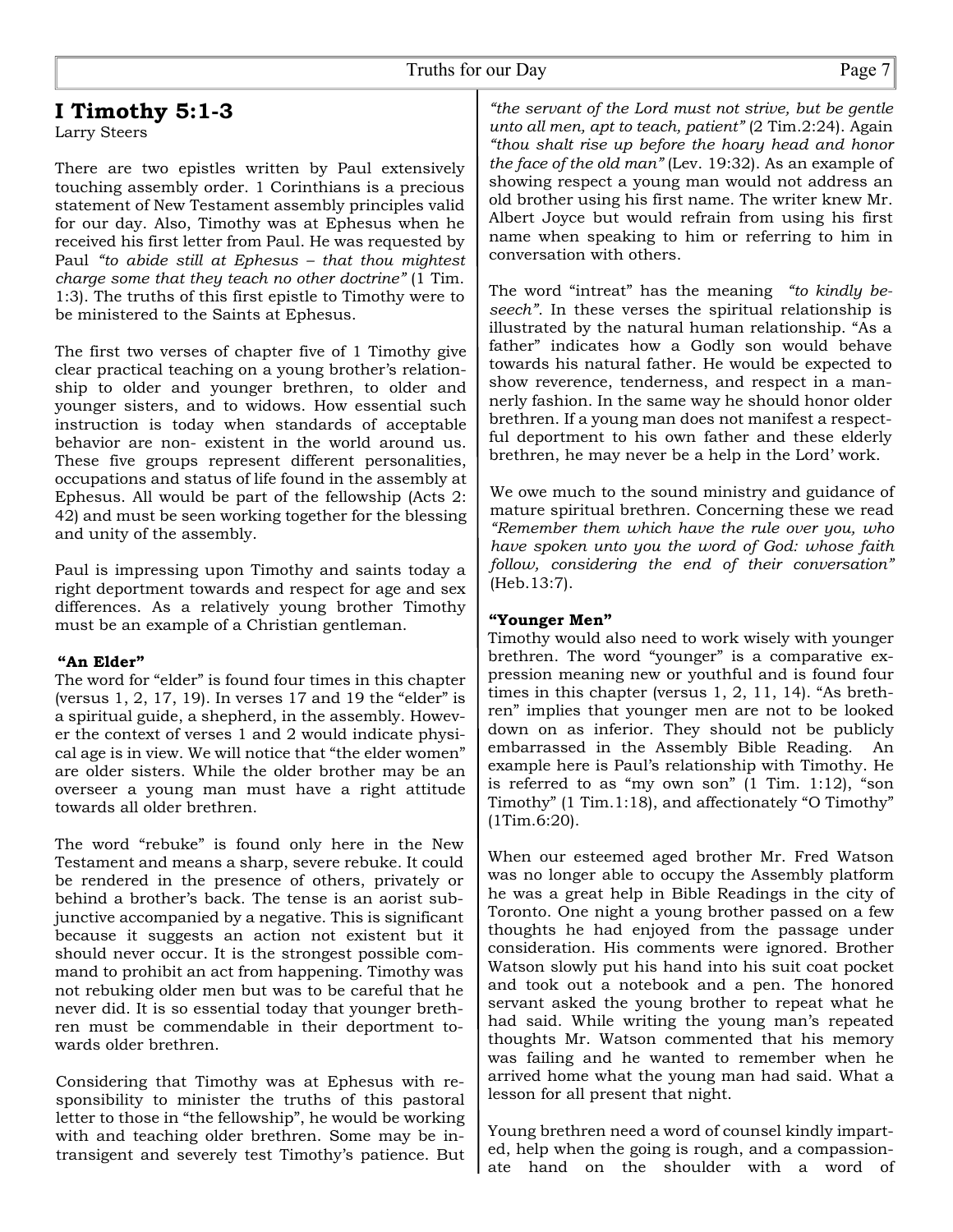encouragement. How commendable when older brethren take younger men under their wing, befriend them and impart words of spiritual weight.

#### **"Elder Women"**

The word "elder" is the same word found in verse 1. Eternity alone will reveal the contribution that Godly older sisters have made to an Assembly. Younger believers do well to treat them with the respect, consideration, and the kindness they deserve. These sisters are described in Titus 2:3.

1. *"Behavior"* This implies reverence in demeanor, dress, conduct, and conversation. *"As becometh holiness"* indicates what is sacred. They carry with them an atmosphere of the fear of God. These sisters are an example to all the Saints and especially to younger sisters to whom they are "teachers of good things".

2. *"Not false accusers."* They are not given to fault finding, criticism, or gossip".

3. *"Not given to much wine."* In Eph. 5:18 "drunk" is an inceptive verb (Vine's Dictionary Page 343) and emphasizes the commencement of an act, the first drink. The same form of a verb is found in Mark 8:15 "she arose and ministered unto them". There was a moment when she commenced to minister. Paul could not write "not given to any wine" as wine was allowed for medicinal purposes (1Tim.5:23) and also for the Lord's Supper.

Paul instructs young men to treat these honored older sisters as "mothers". Once again he is appealing to the natural realm. As a young man would treat his own mother with respect and esteem so he would relate to every older sister with politeness and respect

#### **"Younger Women"**

*"With all purity"* sets a high moral standard for conduct and thought life. There must be no unacceptable familiarity but a safe reserve. He would abstain from the appearance of evil (1Thess.5: 22). With exercise before God he would keep himself pure (1Tim.5: 22). Again *"be thou an example of the believers in purity"* (1Tim.4:1

#### **"Widows"**

There are many widows of the Lord's Servants amongst us (not to exclude other widows). Their husbands labored, bearing the heat and burden of the day. These sisters know what it is to spend weeks at home alone while their husbands were preaching the Gospel and ministering the Word of God to the saints. One does feel at times they are forgotten. Allow me a word of exhortation to conclude this article. When fellowship is being distributed at a conference do you remember the widows of the Lord's Servants who once ministered at your Conference?

# **Zeal for God**

Andrew Turkington, Venezuela

After the sad episode of the golden calf, God presents Himself to Moses with the name of "Jealous" (Ex. 34:14). *"For thou shalt worship no other god; for the LORD, whose name is Jealous, is a jealous God".* He never accepts any rival in our affections, and He certainly is worthy to have this unique place.

We also, as beloved of God, should be jealous and not accept any other thing that would displace the unique place that God should have in our hearts and lives.

The word "jealous" comes from a root that signifies "to boil", and it refers to the that fervor or ardor that pursues or defends something. A dictionary defines it as "fire in the heart". A mistaken jealousy can exist, of course. The Jews had a zeal for God, but not according to knowledge (Rom. 10:2); Saul of Tarsus, so far as zeal was concerned, was a persecutor of the church (Phil. 3:6). The Judaizers had a zeal for those in Galatia, but not for their good (Gal. 4:17). Correct zeal, or jealousy, is that fervor that defends the interests of God, acting in accord with His will and according to His Word. The opposite to this is an insensitive indifference to that which dishonors God.

We would like to note four examples of men that manifested zeal for God, three in the Old Testament, and the example of the perfect Man, the Lord Jesus, in the New Testament.

#### **Phinehas --**

#### **Zeal for the Separation of the People of God**

Numbers 25 is one of those chapters that we would prefer to have not been written. In the two previous chapters, God put in the mouth of Balaam sublime words with regard to the people of God. One of these high commendations is *"... lo, the people shall dwell alone, and shall not be reckoned among the nations",* (Num. 23:9). The secret for enjoying the presence of God among others, and the entire blessing that this represents, was to maintain their separation from the nations around them.

But in chapter 25, the people began to lose their separation. *"And Israel abode in Shittim, and the people began to commit whoredom with the daughters of Moab, and they called the people unto the sacrifices of their gods: and the people did eat, and bowed down to their gods."* (Num. 25:1-2). Although Balaam could not bring the curse of God upon the people, he managed to cause the people to incur God's discipline, counseling Balak to *"put a stumblingblock before the children of Israel, to eat things sacrificed unto idols and to commit fornication".* (Rev. 2:14) Thus the people lost their separation and had to suffer the consequences.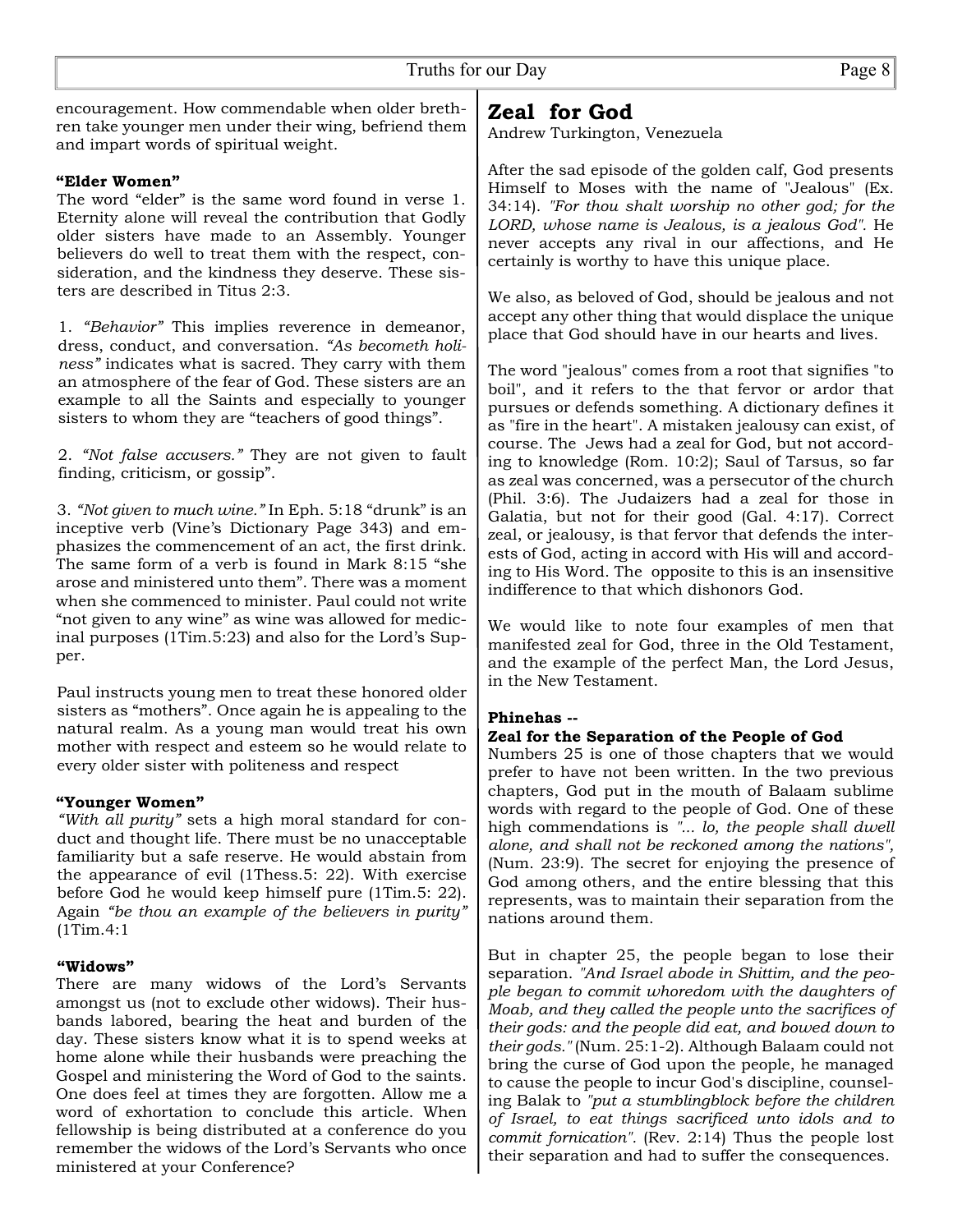The people were already suffering God's discipline, and the slaughter had begun, when an Israelite boldly *"brought unto his brethren a Midianitish woman in the sight of Moses, and in the sight of all the congregation of the children of Israel, who were weeping before the door of the tabernacle of the congregation."* (Num. 25:6). In that moment, Phinehas, *"while he was zealous for my sake among them"* (25:11), acted in judgment, thrusting both transgressors through with his javelin, thus turning aside the wrath of the Lord against the people. God lauded Phinehas because *"he was zealous for my sake".*

Where are those brethren and sisters nowadays, that will manifest the same zeal for God, to maintain the separation of the people of God from this present evil world? The world has entered into the assembly before our eyes, and do we not feel "fire in our hearts"? Are we becoming accustomed to worldliness? It wasn't acceptable for Phinehas to act for God, and the elder won't be popular who seeks to preserve the people of God separate from the world. However, the praise of such doesn't come from men, but from God, and this is what really matters.

#### **Elijah --**

#### **Zeal for the Obedience to the Word of God**

When Elijah said to God that he had felt a living zeal for Jehovah, God of Hosts, he didn't merely speak words. He had not remained indifferent to the disobedience of the people to the Word of God. Even more, he prayed fervently that it might not rain, knowing that only by means of this strong discipline on God's part, there would be restoration. Finally came the expected moment, after 3 1/2 years that followed, when Elijah stood alone before God before 850 false prophets and in the presence of the people of Israel on Mt. Carmel. After sending forth this famous challenge, *"How long halt ye between two opinions? If the Lord be God, follow Him; but if Baal, then follow him",* (1 Kings 18:21). Elijah then proceeded to demonstrate by means of the sacrifice, who was the true God.

Where are those "Elijah's" in our day, that feel a living zeal for the Lord because of the disobedience of the people of God? Has the moment come when we can see the evidences of the disobedience and not feel "fire in our hearts"?

#### **Jehu --**

#### **Zeal for the Lordship of Christ**

Israel had followed Baal for many years. It is true that Baal can mean "lords", but he wasn't Jehovah the Lord; he was a different lord. They were not recognizing the lordship of Jehovah, and for this reason, God anointed Jehu to exterminate the religion of Baal. Jehu invited Jonadab to come up with him in his chariot and said to him, *"Come with me, and see my*

*zeal for the Lord"* (2 Kings 10:16). Even though the great slaughter that Jehu made of all the followers of that false lord may seem cruel to us, the divine verdict was: *"thou has done well in executing that which is right in mine eyes .."* (2 Kings 10:30).

We also can say, "Lord, Lord", and not do what He commands us. And if we do not submit ourselves to the lordship of Christ in our lives and in the assembly, we are serving another lord as a result. Can we view the lordship of our blessed Lord Jesus Christ being unrecognized without feeling a "fire in our hearts"?

#### **The Lord Jesus Christ -- Zeal for the House of God**

The Lord Jesus Christ was just beginning his public ministry, when He demonstrated his zeal for the house of God (John 2). Perhaps it appears strange to see the Lord armed with a scourge of cords, expelling from the sacred precincts those who had converted the house of His Father into a marketplace. But the disciples remembered that it was written: *"The zeal of Thy house hath eaten me up"* (2:17). The Lord couldn't remain indifferent before the lack of reverence in that place where God dwelt in the midst of His people. The situation had come to that extremity that would require an action this drastic on the part of the Lord. In another occasion, the Lord *"would not suffer that any man should carry any vessel through the temple"*, (Mk. 11:16). When there is no genuine zeal for the house of God, we are willing to allow many things.

#### **Later Failures in Zeal**

*"It is good to be zealously affected always in a good thing.."* (Gal. 4:18). In the first three cases of zeal for God there were failures, but none in the example of our Lord Jesus.

Though Phinehas executed judgment that day against the Midianite, afterward, when he went with the army to avenge the sons of Israel against the Midianites, he did not complete the judgment. Moses was angry and said, *"Have ye saved all the women alive? Behold, these caused the children of Israel, through the counsel of Balaam, to commit trespass against the Lord in the matter of Peor,"* (Num. 31:15-16). This is like ourselves, for we can act with zeal in one occasion, and afterward, slacken in a later situation.

Even though Elijah felt a living zeal for the Lord and confronted those hundreds of men, before another day, he was fleeing before the threat of one woman. In addition, he committed the error of thinking that he the only one, when God had secured for Himself 7,000 in Israel that had not bowed the knee to Baal. We also should recognize that we are weak men and we are only able to firmly stand before the Lord in the strength that He gives. And we shouldn't forget that